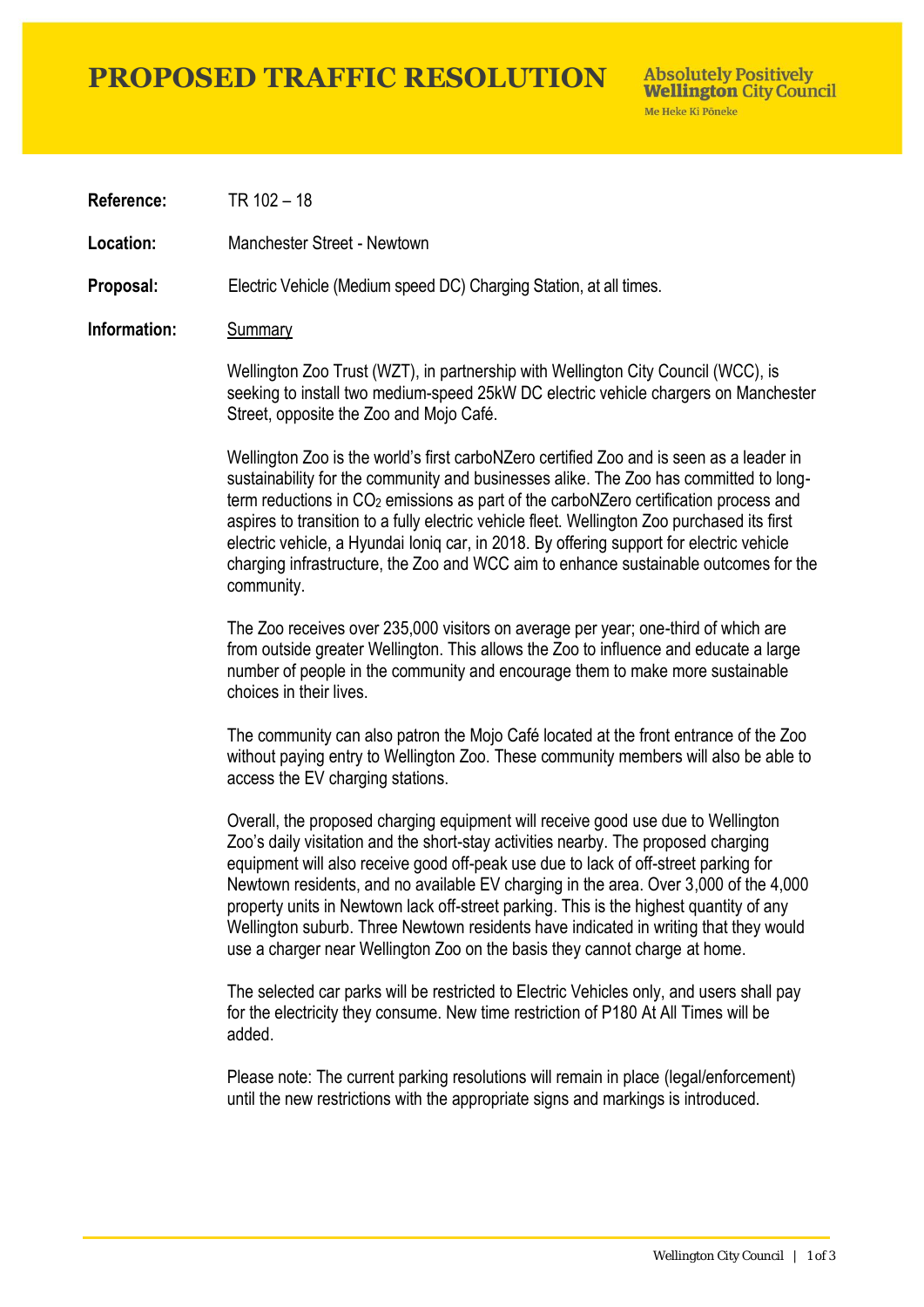## **PROPOSED TRAFFIC RESOLUTION**

#### **Key Dates:**

|                   | Advertisement in the Dominion Post Newspaper.                                                                 | 26 June 2018  |
|-------------------|---------------------------------------------------------------------------------------------------------------|---------------|
|                   | Feedback period closes.                                                                                       | 13 July 2018  |
|                   | If no objections received, report sent to City Strategy Committee<br>for approval.                            | 9 August 2018 |
| $\vert 4 \rangle$ | If objections are received, further consultation, amendment/s, or<br>proceed with explanation as appropriate. |               |

#### **Legal Description:**

*Add to Schedule B (Class Restricted) of the Traffic Restrictions Schedule* 

| <b>Column One</b>        | <b>Column Two</b>                                                                                       | <b>Column Three</b>                                                                                                                                                                                                                                                                           |
|--------------------------|---------------------------------------------------------------------------------------------------------|-----------------------------------------------------------------------------------------------------------------------------------------------------------------------------------------------------------------------------------------------------------------------------------------------|
| <b>Manchester Street</b> | Parking place in the form<br>of electric vehicles only<br>parking, at all times.<br>P180, at all times. | North side, commencing 30.5 metres<br>northwest of its intersection with<br>Owen Street (Grid coordinates<br>$X = 1,749,404.300$ m<br>$Y = 5,424,224.190 \text{ m}$ and extending<br>in a north-westerly direction following<br>the eastern kerbline for 6.2 metres (2)<br>angled car parks). |

**Date:** 20/06/18

**Prepared By:** Charles Kingsford (Principal Traffic Engineer, T/L)<br> **Approved By:** Steve Spence (Chief Advisor, Transport & Infra **Approved By: Steve Spence <b>(Chief Advisor, Transport & Infrastructure)** 

#### **WCC Contact:**

Sigurd Magnusson **Sustainability Advisor**

Wellington City Council 101 Wakefield Street / PO Box 2199, Wellington Phone: +64 4 803 8697 Email: electricvehicles@wcc.govt.nz